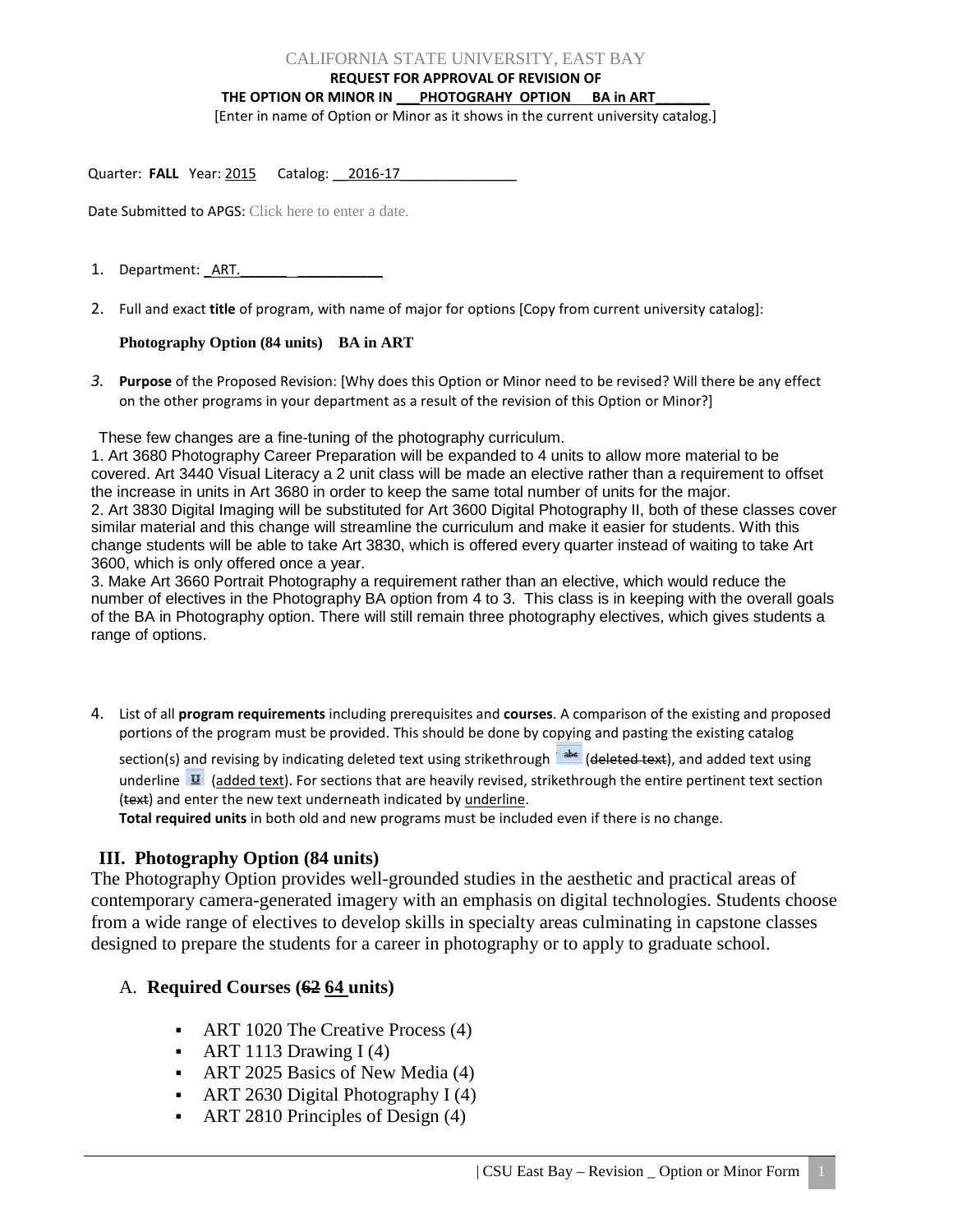- $ART$  2830 Web Design (4)
- $\blacksquare$  ART 3035 Modern Art (4)
- ART 3400 History of Art and Technology (4)
- ART 3411 Advanced Survey of World Art (4)
- ART 3440 Visual Literacy (2)
- ART/COMM 3600 Digital Photography II (4)
- ART 3660 Portrait Photography (4)
- ART/COMM 3670 Introduction to Studio Lighting(4)
- ART 3830 Digital Imaging (4)
- ART 4600 Image and Idea (4)
- COMM/ART 4620 History of Photography (4)
- ART 4645 Creative Photography (4)
- One upper division art history course  $(4)$

# B. **Elective courses (16 12 units)**

Students to select from the following by advisement:

Lower division Art Studio course (4 units), select one from the following:

- **ART 1112 Ceramics I** *or* ART 1114 Painting I *or* ART 1115 Printmaking I *or* ART 1116 Introduction to Sculpture *or* ART 1121 Introduction to Bookmaking *or* ART 2701 Black and White Photography I *or* other 4-unit art studio course by advisement
- ART 2702 Black and White Photography II (4)
- ART 3144 Drawing Lab  $(2)$
- $\sim$  3440 Visual Literacy (2)
- ART 3620 Alternative Processes in Photography (4)
- ART 3640 Special Topics in Photography (4)
- ART 3654 Landscape Photography (4)
- ART 3655 Advanced Landscape Photography (4)
- ART 3661 Advanced Portrait Photography (4)
- ART 3820 Digital Video (4)
- ART 3830 Digital Imaging (4)
- ART 3870 Web Authoring (4)
- ART 4900 Independent Study (1-4)
- ART/COMM 3630 Digital Photography III (4)
- **-** ART/COMM 3660 Portrait Photography (4)
- ART/COMM 3671 Advanced Studio Lighting (4)
- ART/COMM 4600 Image and Idea (4)
- COMM/ART 3500 Photojournalism (4)
- COMM 3700 Digital Photography and Photo Essay (4)

# C. **Capstone Requirements (6 8 units)**

- ART/COMM 3680 Photography Career Preparation (2.4)
- ART 4745 Senior Project in Photography (4)

Total for Art Major, Photography Option: 80 84 units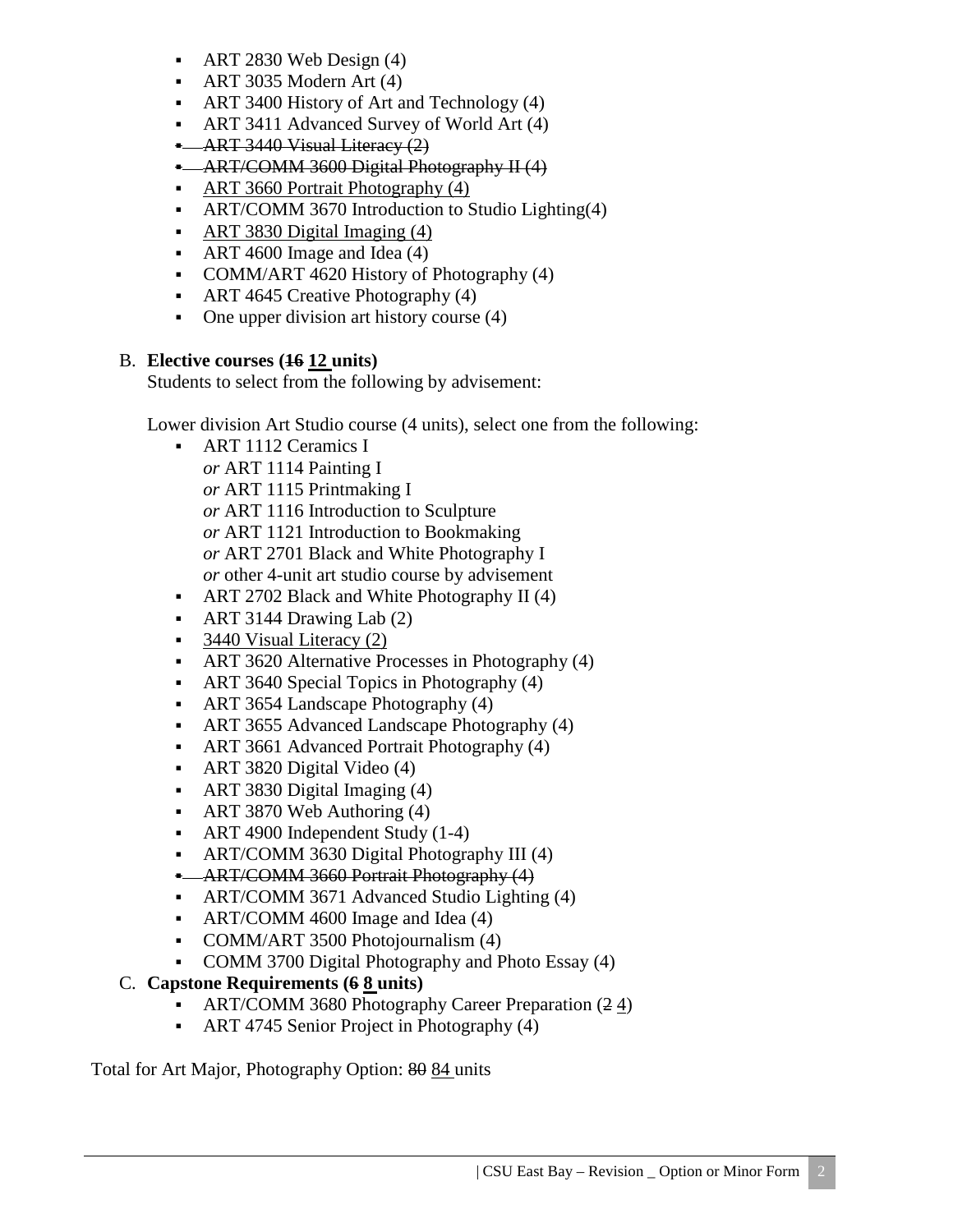**Total Units** for Minor, or Major if modifying an Option old: 84 after modification: 84

5. **Effects**, if any, on the department's **Program Learning Outcomes**. [Will the revision of this option or minor result in any changes to your department's Program Learning Outcomes?]

None

6. List of **New Course**, **Course Modification,** and **Course Discontinuance Requests**, if any, submitted along with this proposal (Be sure to include all such course proposals and list in the following format, *"ABCD 1234, Introduction to Curriculum (4) – New*):

| Course Prefix                                              | Course # | Title | Units | New/Modified/Discontinued |  |  |
|------------------------------------------------------------|----------|-------|-------|---------------------------|--|--|
| ART 3680 PHOTOGRAPHY CAREER PREPARATION 4 units MODIFIED   |          |       |       |                           |  |  |
| COMM 3680 PHOTOGRAPHY CAREER PREPARATION 4 units MODIFIED. |          |       |       |                           |  |  |
|                                                            |          |       |       |                           |  |  |
|                                                            |          |       |       |                           |  |  |
|                                                            |          |       |       |                           |  |  |

7. If modifying an option, is this major approved as a **"similar" degree under the STAR Act (SB 1440)**? Yes No If yes, explain how this modification will affect the "similar" degree agreement.

No

8. **RESOURCE IMPLICATIONS** of the proposed revision, if any: [Include the need for student fees and other resources such as faculty, facilities, equipment, and library that will not be covered by the department budget. List all resources needed for the first five years beyond those currently projected, including specific resources, cost, and source of funding.]

None

9. Relationship of Revised Program to requirements for **teaching credentials, accreditation** and/or **licensing**, if any:

None

- 10. **CONSULTATION** with other affected departments and program committee:
	- a) The following **department(s)** has (have) been consulted and raise **no objections**: All Academic Departments and Programs were consulted Using the University Curriculum Sharepoint site and raised no objections.
	- b) The following **department(s)** has (have) been consulted and **raised concerns**:

None